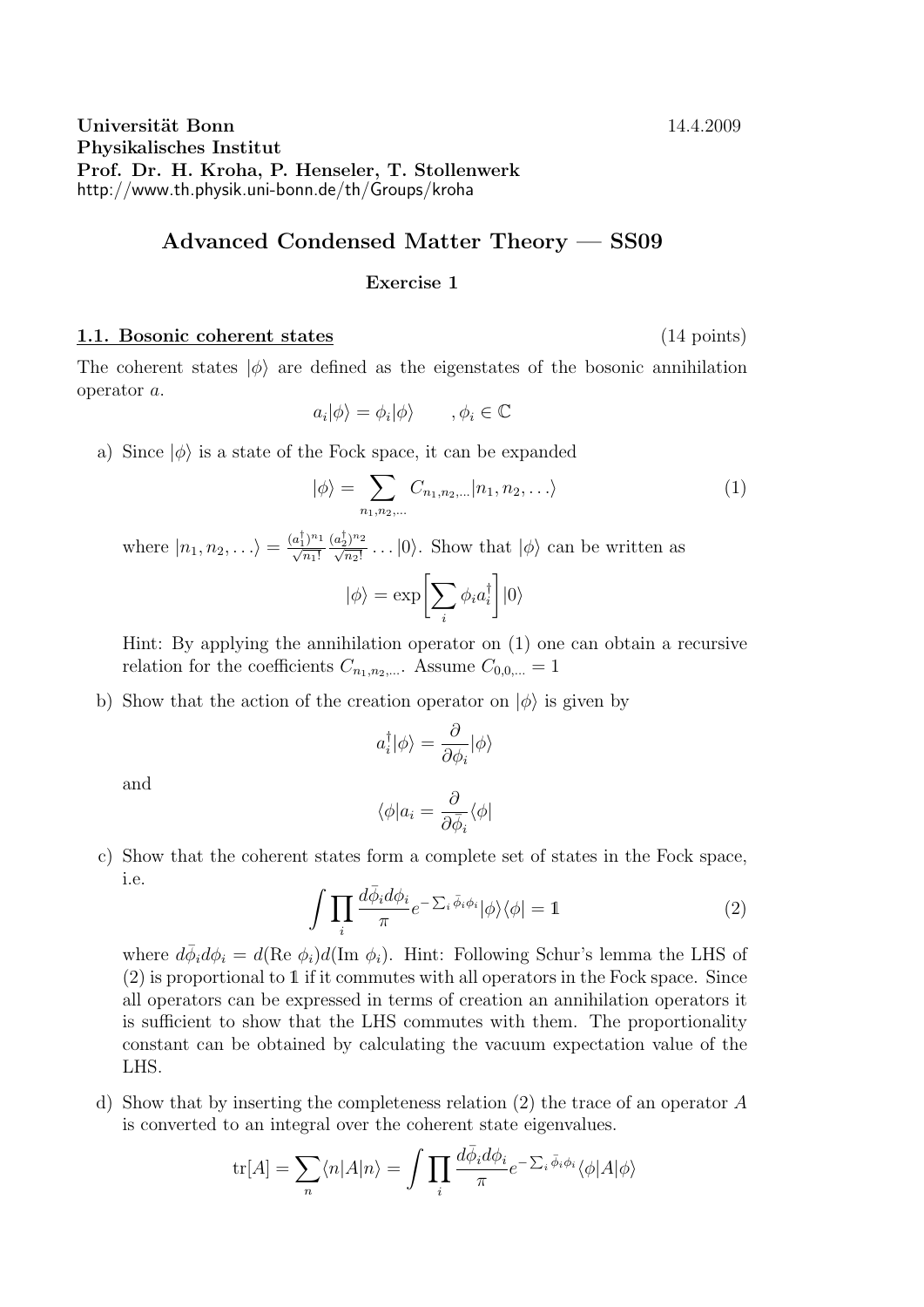## 1.2. Fermionic coherent states - the Grassmann algebra (8 points)

One can define the fermionic coherent states in the same way than for the bosonic case

$$
a_i|\eta\rangle=\eta_i|\eta\rangle
$$

But the anticommutativity of the fermionic operators  $[a_i, a]$  $[\bar{y}]_+ = \delta_{ij}$  implies that

$$
\eta_i \eta_j = -\eta_j \eta_i \qquad \text{for} \quad i \neq j \qquad \Rightarrow \eta_i^2 = 0
$$

Cleary these objects can not be ordinary numbers. They are so called Grassmann *variables*. The Grassmann algebra  $A$  is a vector space over  $C$  together with an anticommutative and associative product. In addition a conjugation operation is defined by  $(\bar{\eta}) = \bar{\eta}$  and  $\bar{\bar{\eta}} = \eta$  such that  $(\eta a)^{\dagger} = a^{\dagger} \bar{\eta}$ . Functions of Grassmann variables exhibit a amazingly simple property: Since any power of  $\eta$  higher than one vanishes a function of e.g. two Grassmann variables can be written as (Taylor series):

$$
f(\eta_i, \eta_j) = c_0 + c_1 \eta_i + c_1 \eta_j + c_2 \eta_i \eta_j \tag{3}
$$

where the constants  $c_i \in \mathbb{C}$ .

a) The differentiation of Grassmann variables is defined in the following way.

$$
\frac{\partial}{\partial \eta_i} \eta_j = \delta_{ij}
$$

and the integration over Grassmann variables is defined by

$$
\int d\eta_i = 0 \quad \int d\eta_i \eta_i = 1.
$$

Note that one cannot ignore the order of Grassmann variables:

$$
\frac{\partial}{\partial \eta_i} \eta_j \eta_i = -\frac{\partial}{\partial \eta_i} \eta_i \eta_j = -\eta_j
$$

$$
\int d\eta_i \eta_j \eta_i = -\int d\eta_i \eta_i \eta_j = -\eta_j
$$

The last lines indicate that differentiation and integration are effectively the same for Grassmann variables. Show that

$$
\frac{\partial}{\partial \eta_i} f(\eta_i, \eta_j) = \int d\eta_i f(\eta_i, \eta_j) = c_1 + c_2 \eta_j
$$

holds. Calculate the integral

$$
\int d\eta f(\eta + \xi) = \int d\eta f(\eta) \qquad \eta, \xi \in \mathcal{A}
$$
 (4)

b) To be consistent with the anticommutation relations the Grassmann variables has to anticommute with the fermion operators  $[\eta_i, a_j]_+ = 0$ . Show that

$$
|\eta\rangle = \exp\biggl[\sum_i -\eta_i a_i^\dagger\biggr]|0\rangle.
$$